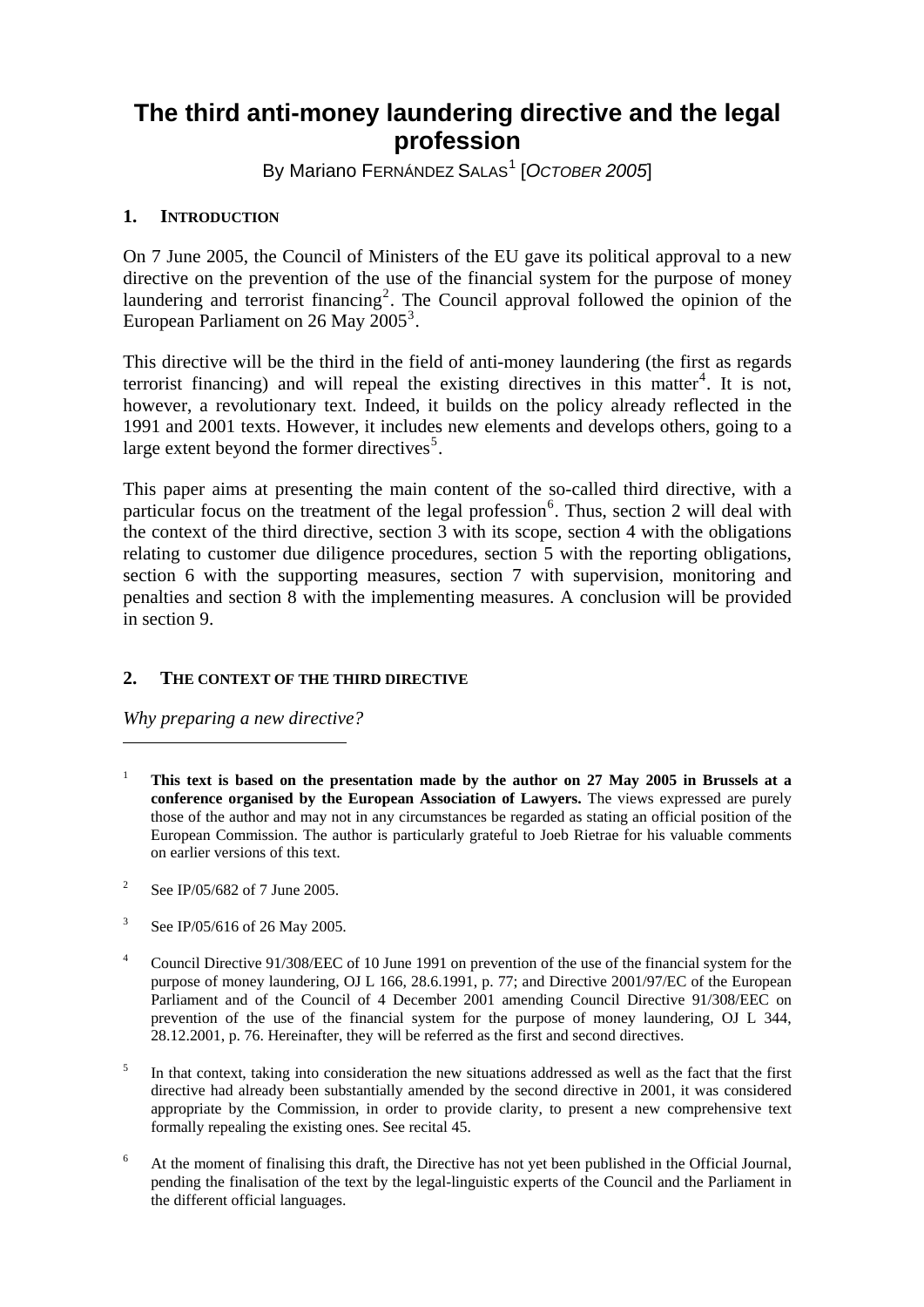Taking into consideration that the second directive dated from 2001 and only entered into force later in June 2003, one could question the need for preparing a new directive in this field. Two main reasons, however, explain the presentation of a new text. Firstly, after the  $9/11$  terrorist attacks, the Financial Action Task Force  $(FATF)^7$  $(FATF)^7$  undertook the revision of the international standards on the fight against money laundering, extending them to terrorist financing. This revision led to the 2003 Forty Recommendations and the Special Recommendations on terrorist financing. Although in pure legal terms the FATF recommendations are not legally binding, members to the FATF made a commitment to incorporate this (global) standard into their legislation. Indeed, money laundering and terrorist financing are frequently carried out in an international context. Measures adopted solely at national or even Community level, without taking account of international coordination and cooperation, would have limited effects. Therefore, there is an interest in ensuring that the measures adopted by the Community in this field be consistent with the action undertaken at FATF level. In addition, there was a wide preference among EU Member States for a single EU implementation of the FATF recommendations (i.e. ensuring a level playing field in the financial system) rather than for 25 individual responses.

Secondly, the proposal for a new directive filled in the invitation by the Council in the second directive to bring the definition of serious crimes into line with the definition of serious crimes of the relevant Justice and Home Affairs Council framework decision.

Both reasons explain the fact that adoption of the third directive has been a political priority for the Commission, the Council as well as the European Parliament. Indeed, this has been reflected in the speed of the legislative procedure. It has taken less than 12 months since the presentation of the Commission proposal $\delta$  to reach an agreement on a text.

#### *The third directive is not an isolated instrument.*

 $\overline{a}$ 

It focuses on the preventive measures to avoid the misuse of the financial system in the EU by money launderers and terrorist financiers. In that sense, it is a first pillar legal instrument based on Article 47(2), first and third sentences and Article 95 of the Treaty, similarly to the existing directives. However, it is part of a wider (and evolving) legislative (and non legislative) framework addressing money laundering and terrorist financing at EU and international level. Without necessarily being exhaustive, this legal framework includes<sup>[9](#page-1-2)</sup>:

<span id="page-1-0"></span><sup>7</sup> The FATF, created in 1989, is an inter-governmental body whose purpose is the development and promotion of national and international policies to combat money laundering and terrorist financing. The FATF is therefore a "policy-making body" that works to generate the necessary political will to bring about legislative and regulatory reforms in these areas. For further information see www.fatfgafi.org

<span id="page-1-1"></span><sup>8</sup> See IP/04/832 of 30 June 2004. See as well document COM(2004)448.

<span id="page-1-2"></span><sup>9</sup> On this issue see generally W. Gilmore, "Dirty Money. The evolution of international measures to counter money laundering and the financing of terrorism"  $(3<sup>rd</sup> Ed.)$ , Council of Europe Publishing, 2004; and M. Condemi and F. De Pasquale (editors), "International profiles of the activity to prevent and combat money laundering", Ufficio Italiano dei Cambi, 2005.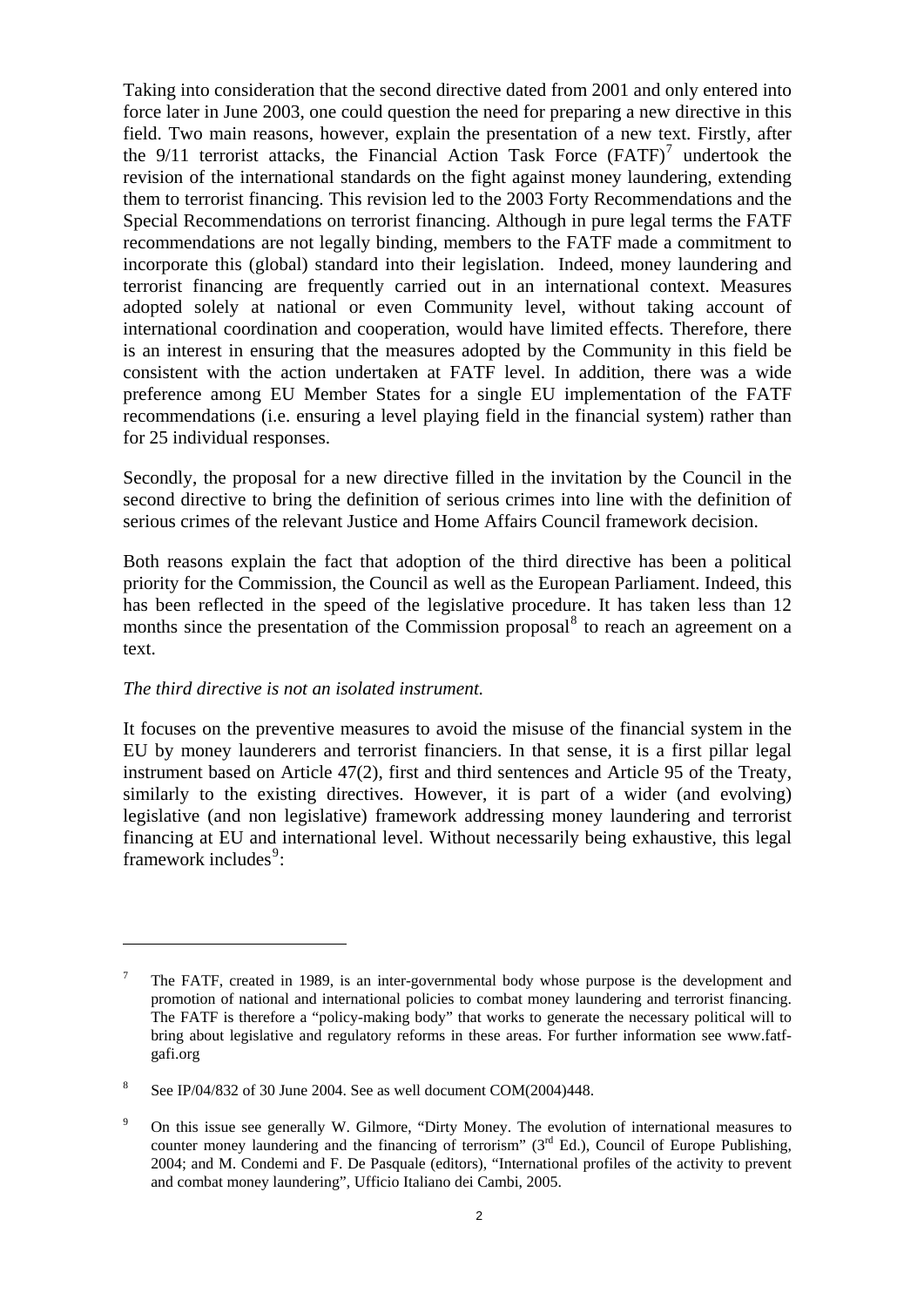- third pillar texts<sup>[10](#page-2-0)</sup> such as the Council Framework Decision on money laundering and proceeds of crime<sup>[11](#page-2-1)</sup>, or the Council Decision on cooperation between Financial Intelligence Units $^{12}$  $^{12}$  $^{12}$ ;
- international conventions, such as the United Nations (UN) Convention against Illicit Traffic in Narcotic Drugs and Psychotropic Substances (1988), the UN Convention for the suppression of the financing of terrorism (1999), the UN Convention on transnational organised crime (2000), the UN Convention on corruption (2003) or the Council of Europe Conventions on laundering and proceeds of crime<sup>[13](#page-2-3)</sup>;
- the regulation on cash controls at borders<sup>[14](#page-2-4)</sup> implementing FATF Special Recommendation IX;
- the draft regulation on funds transfers<sup>[15](#page-2-5)</sup>, implementing FATF Special Recommendation VII;
- the possible directive on a new legal framework on payments<sup>[16](#page-2-6)</sup> that would complete the implementation of FATF Special Recommendation VI on "alternative remittance"; and
- the draft recommendation on a code of conduct for the non-profit sector<sup>[17](#page-2-7)</sup>.

- <span id="page-2-2"></span><sup>12</sup> Council Decision 2000/642/JHA of 17 October 2000 concerning arrangements for cooperation between financial intelligence units of the Member States in respect of exchanging information, OJ L 271, 24.10.2000, p. 4.
- <span id="page-2-3"></span><sup>13</sup> Convention of 1990 on laundering, search, seizure and confiscation of proceeds of crime, and the new Convention of 2005 on laundering, search, seizure and confiscation of proceeds from crime and on financing of terrorism.
- <span id="page-2-4"></span><sup>14</sup> Adopted by the Council of Ministers on 12 July 2005 after approval by the European Parliament on 8 June 2005, see IP/05/702 of 9 June 2005. Not yet published.
- <span id="page-2-5"></span><sup>15</sup> Proposal for a Regulation of the European Parliament and of the Council on information on the payer accompanying transfers of funds, adopted by the Commission on 26 July 2005, see IP/05/1008 of 26.7.2005.
- <span id="page-2-6"></span><sup>16</sup> This directive may follow the consultation launched by the Communication from the Commission to the Council and the European Parliament of 2.12.2003 concerning a new legal framework for payments in the Internal Market, COM(2003)718.
- <span id="page-2-7"></span><sup>17</sup> See the open consultation launched by the Commission services on Draft Recommendations to Member States regarding a Code of Conduct for Non-profit Organisations to Promote Transparency and Accountability Best Practices, available at http://europa.eu.int/comm/justice\_home/news/consulting\_public/news\_consulting\_public\_en.htm

<span id="page-2-0"></span><sup>&</sup>lt;sup>10</sup> See generally the Communication from the Commission to the Council and to the European Parliament of 16.4.2004 on the prevention of and fight against organised crime in the financial sector, COM(2004)262, IP/04/517

<span id="page-2-1"></span><sup>&</sup>lt;sup>11</sup> Council Framework Decision 2001/500/JHA of 26 June 2001 on money laundering, the identification, tracing, freezing, seizing and confiscation of instrumentalities and the proceeds of crime, OJ L182, 5.7.2001, p. 1.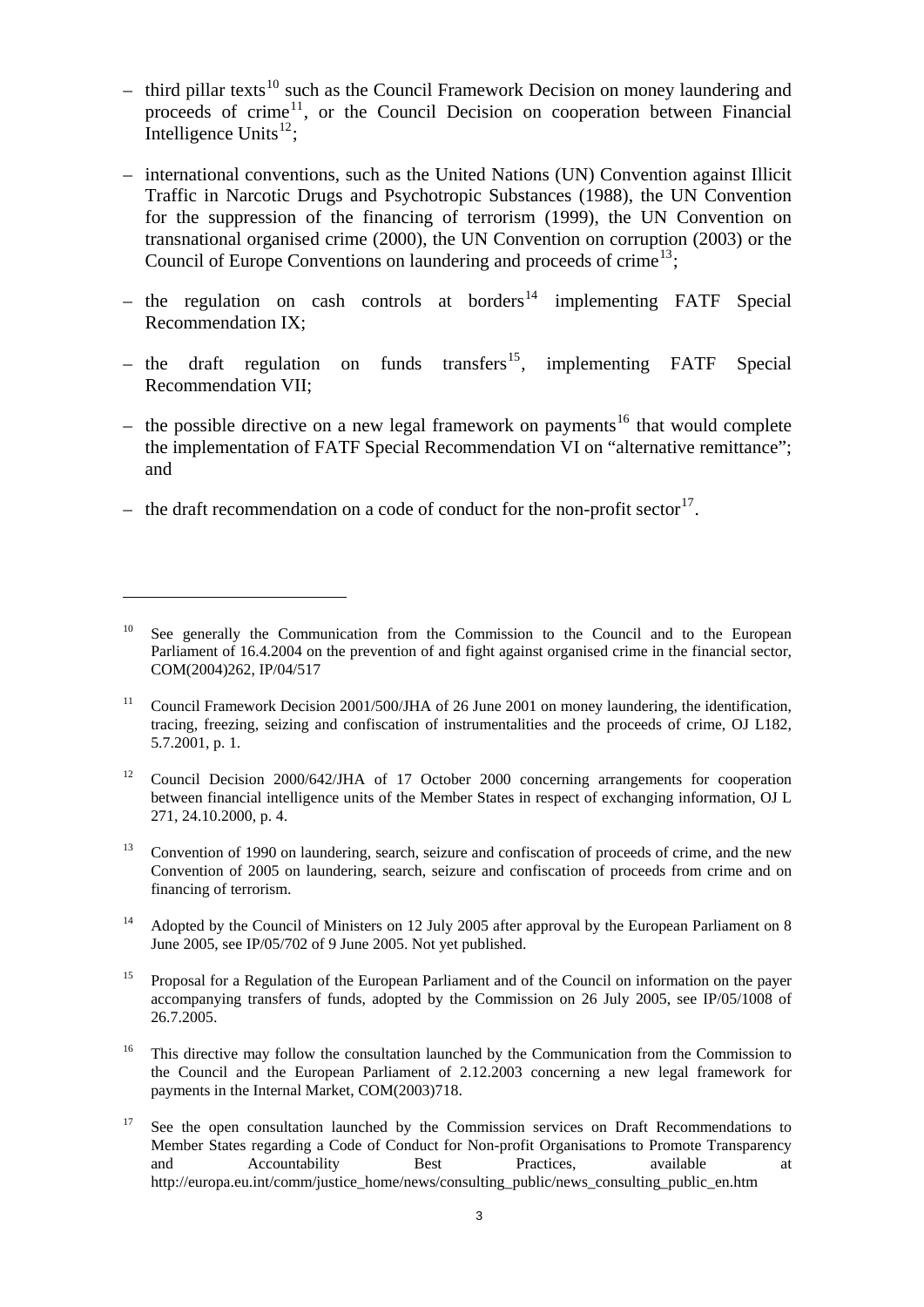## **3. SCOPE**

## *Material Scope.*

The third directive prohibits both the laundering of money and the financing of terrorism. Indeed, the extension of the anti-money laundering defences to the fight against terrorist financing is one of the main changes of the scope of the directive. Despite the Commission proposal requesting it, the directive does not, however, impose as such the "criminalisation" of money laundering and terrorist financing activities. The Council and the Parliament rejected the inclusion of the criminalisation requirement in a first pillar directive.

The definition of money laundering remains unchanged compared to the existing directive. However, an important change brought by the directive in this context is the new definition of serious crimes at the origin of the proceeds to be laundered<sup>[18](#page-3-0)</sup>. As explained in the introduction, aligning this text with the definition of serious crimes in the third pillar instruments was one of the main reasons for the new text. The option has been to maintain an all-crime approach by considering a serious crime "*all offences which are punishable by deprivation of liberty or a detention order for a maximum of more than one year or, as regards those States which have a minimum threshold for offences in their legal system, all offences punishable by deprivation of liberty or a detention order for a minimum of more than six months*". In any case, Member States still have a large margin of manoeuvre in the implementation of this provision. Further to this clause, it is also clarified in the text, as was already done in the first directive, that terrorist activities (as defined in Articles 1 to 4 of Council Framework Decision 2002/475/JHA), drug offences (as defined in Article 3(1)(a) of the 1988 United Nations Convention against Illicit Traffic in Narcotic Drugs and Psychotropic Substances), activities of criminal organisations (as defined in Article 1 of Join Action 98/733/JHA), fraud (as defined in Article 1(1) and 2 of the Convention on the protection of the European Communities' financial interests) and corruption are serious crimes.

#### *Personal Scope: the treatment of the legal profession*

As regards the personal scope, there are no changes compared to the first directive (as amended) concerning the situations in which independent legal professions should apply the anti-money laundering rules<sup>[19](#page-3-1)</sup>: i.e. "*when they participate*, *whether by acting on behalf of and for their client in any financial or real state transaction, or by assisting in the planning or execution of transactions for their client concerning the: (i) buying and selling of real property or business entities; (ii) managing of client money, securities or other assets; (iii) opening or management of bank, savings or securities accounts; (iv)* 

<span id="page-3-0"></span> $18$  See Article 3(5).

<span id="page-3-1"></span><sup>&</sup>lt;sup>19</sup> It is noted in this regard that Article 2 of the second directive requires the Commission to conduct an examination on the "*specific treatment of lawyers and other independent legal professionals*" by the directive. In replies to questions from members of the European Parliament (see replies to oral question H-212/05 and to written question 447/05, available at the website of the European Parliament), the Commission has committed to prepare this report by June 2006 (e.g. 3 years after the end of the implementation period for the second directive), lack of relevant and comparable data to do it before. It is also noted that Article 39 of the new directive also calls for the preparation of a report on the treatment of lawyers and other professionals within two years of the expiry of the deadline for transposition (which is two years after entry into force of the directive).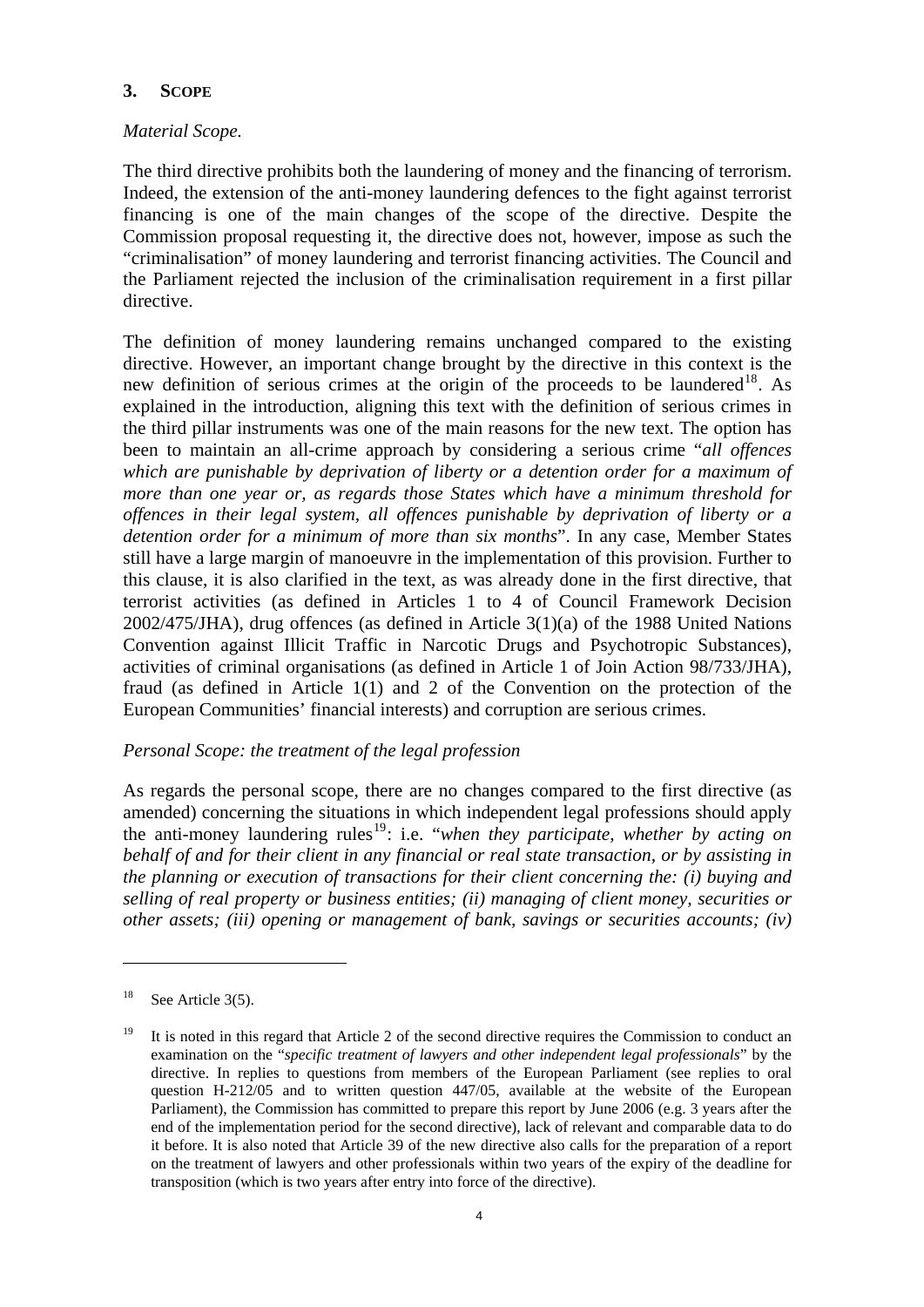*organisation of contributions necessary for the creation, operation or management of companies; (v) creation, operation or management of trust, companies or similar structures*."

The question of the applicability of the anti-money laundering rules to the legal profession is, however, controversial in the sector. There are some legal proceedings challenging the constitutionality of the national legislation in some EU countries (e.g. Belgium or Poland) or foreign countries enacting similar legislation (e.g. Canada) and part of the law profession in the EU brought a petition to the European Parliament in relation to the application of the second money laundering directive to the legal profession $^{20}$  $^{20}$  $^{20}$ .

However, the personal scope of the directive does not remain unchanged and new persons have been made subject to the obligations of the directive<sup>[21](#page-4-1)</sup>. From the perspective of the legal profession, the most important addition relates to trust and company service providers<sup>[22](#page-4-2)</sup>. These persons are brought under the directive obligations, to the extent that they were not already covered as independent legal professionals or as auditors, external accountants or tax advisors. Further to avoiding the creation of loopholes in the system, this change should ensure that those professionals who provide services in competition with regulated legal professionals are subject to similar obligations<sup>[23](#page-4-3)</sup>. By "Trust and company services providers" the directive understands<sup>[24](#page-4-4)</sup> "*any natural or legal person which by way of business provides any of the following services to third parties: (a) forming companies or other legal persons; (b) acting as or arranging for another person to act as a director or secretary of a company, a partner of a partnership, or a similar position in relation to other legal persons[25](#page-4-5); (c) providing a* 

 Concerning branches and subsidiaries of Community credit and financial institutions in third countries, where the legislation in this area in third countries is deficient, they should, in order to avoid the application of very different standards within an institution or group of institutions, apply the Community standard with regard to customer due diligence and record keeping or notify the competent authorities of the home Member State if this is impossible. See Article 31 and recital 35.

<span id="page-4-0"></span><sup>20</sup> Petition 693/2003 by Paul-Albert Iweins, on behalf of the Paris Bar, the National Bar Council and the Conference of Chairmen of the Bar.

<span id="page-4-1"></span><sup>&</sup>lt;sup>21</sup> See generally Article 2 of the directive. The term "institution" is used in the directive to refer to the credit and financial institutions, while the term "person" is meant to refer to the other (natural or legal) persons conducting an activity listed in Article 2. In this paper, the word "person" should be understood, however, as meaning both.

<span id="page-4-2"></span><sup>&</sup>lt;sup>22</sup> Further to the addition of trust and company service providers, the directive (see Article 3(2)(e)) includes insurance intermediaries within the definition of financial institutions and brings in all providers of goods (but not of services despite the proposal by the Commission), if payments in cash above Euro 15000. This is an extension compared to the existing directive where the obligation is limited to high value dealers.

<span id="page-4-3"></span> $23$  In this context, it has been signalled that unfair competition situations may arise between lawyers and other liberal professions which subject to the directive obligations in all circumstances while lawyers are not: e.g. tax advisors are subject to the directive while lawyers providing tax advice are not. See the report adopted on 11 May 2005 by the European Economic and Social Committee, not yet published, in particular paragraphs 3.1.9 and 3.7.1.2.

<span id="page-4-4"></span><sup>&</sup>lt;sup>24</sup> See Article 3(7).

<span id="page-4-5"></span><sup>&</sup>lt;sup>25</sup> It has been clarified in Recital 17 of the directive that acting as a company director or secretary does not of itself make someone a trust and company service provider, the scope of the definition only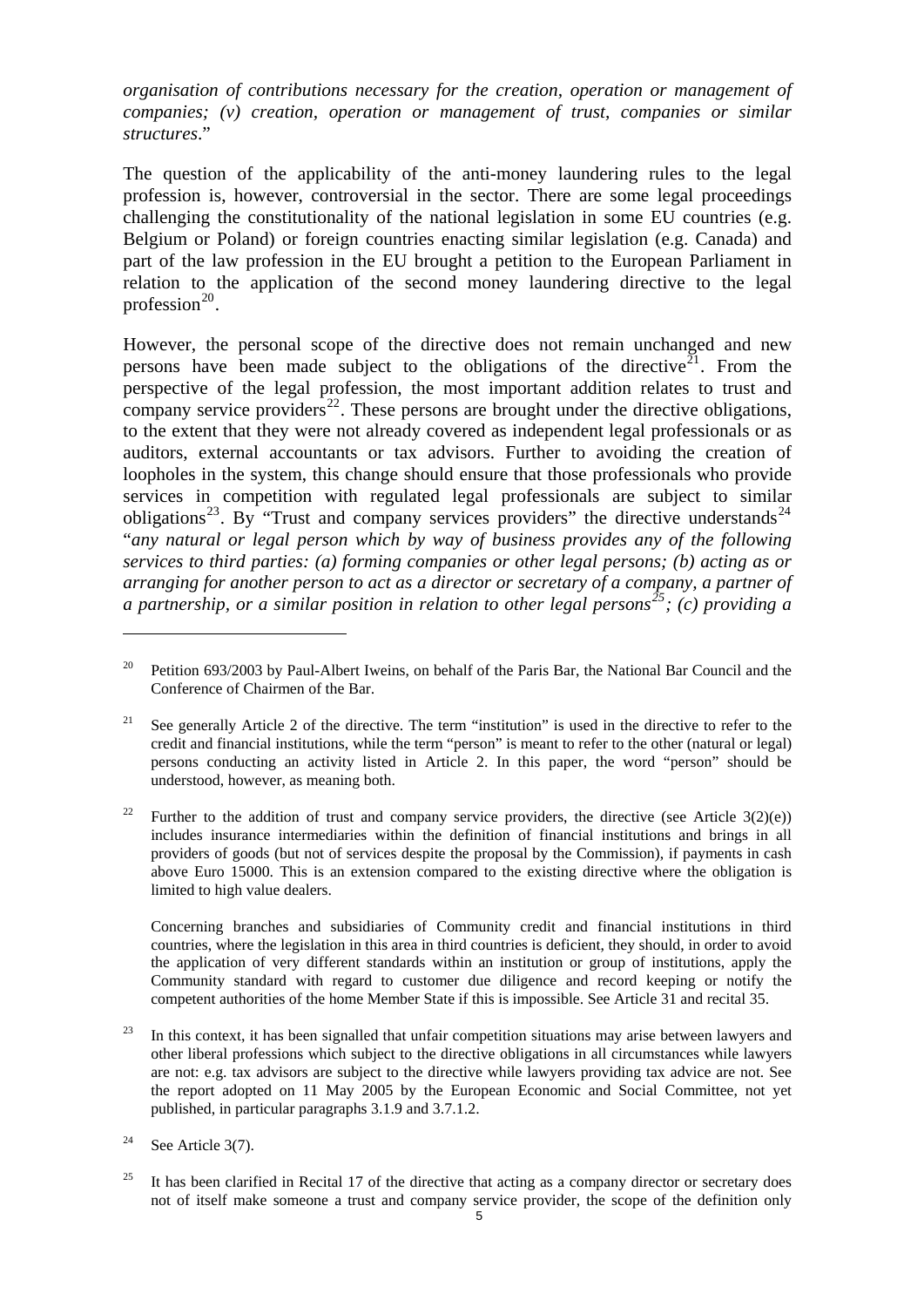*registered office, business address, correspondence or administrative address and other related services for a company, a partnership or any other legal person or arrangement; (d) acting as or arranging for another person to act as a trustee of an express trust or a similar legal arrangement; (e) acting as or arranging for another person to act as a nominee shareholder for another person other than a company listed on a regulated market that is subject to disclosure requirements in conformity with Community legislation or subject to equivalent international standards*."

An important clarification is provided in recital 14 by stating that the provisions of the directive should also apply if the activities of the persons covered by this directive are performed on the Internet.

#### *Minimal harmonisation directive*

Finally, it should be noted that, similarly to the previous legislation, the third directive is a minimal harmonisation directive. On the one hand, in accordance with Article  $5^{26}$  $5^{26}$  $5^{26}$ . Member States may adopt stricter provisions in the field covered by the directive. On the other hand, in accordance with Article  $4^{27}$  $4^{27}$  $4^{27}$ , Member States should extend the scope of the preventive measures contained in the directive to other professions and categories of undertakings that although not included in the directive, engage in activities which are particularly likely to be used for money laundering or terrorist financing purposes.

#### **4. OBLIGATIONS RELATED TO CUSTOMER DUE DILIGENCE (CDD) PROCEDURES**

The first directive (as amended), though imposing a customer identification obligation, contained relatively little detail on the procedures. In view of the crucial importance of this aspect of money laundering and terrorist financing prevention, the European legislator considered appropriate to introduce, in accordance with the new international standards, more specific and detailed provisions relating to the identification and verification of the customer and of any beneficial owner.

#### *In which circumstances should CDD be conducted?*

Article 7, in conjunction with Article 3(9), of the directive clarifies that the persons covered by the directive shall apply CDD procedures: (i) when entering into a business, professional or commercial relationship which is connected with the professional activities of the person subject to the rules and which is expected, at the time when the contact is established, to have an element of duration; (ii) in the case of occasional transactions above the euro 15000 threshold (whether a single operation or several linked operations); (iii) when there is a suspicion of money laundering or terrorist financing,

1

covers those persons that act as a company director or secretary for a third party and by way of business.

<span id="page-5-0"></span><sup>&</sup>lt;sup>26</sup> See Article 15 of the first directive, as amended.

<span id="page-5-1"></span><sup>&</sup>lt;sup>27</sup> See Article 12 of the first directive, as amended.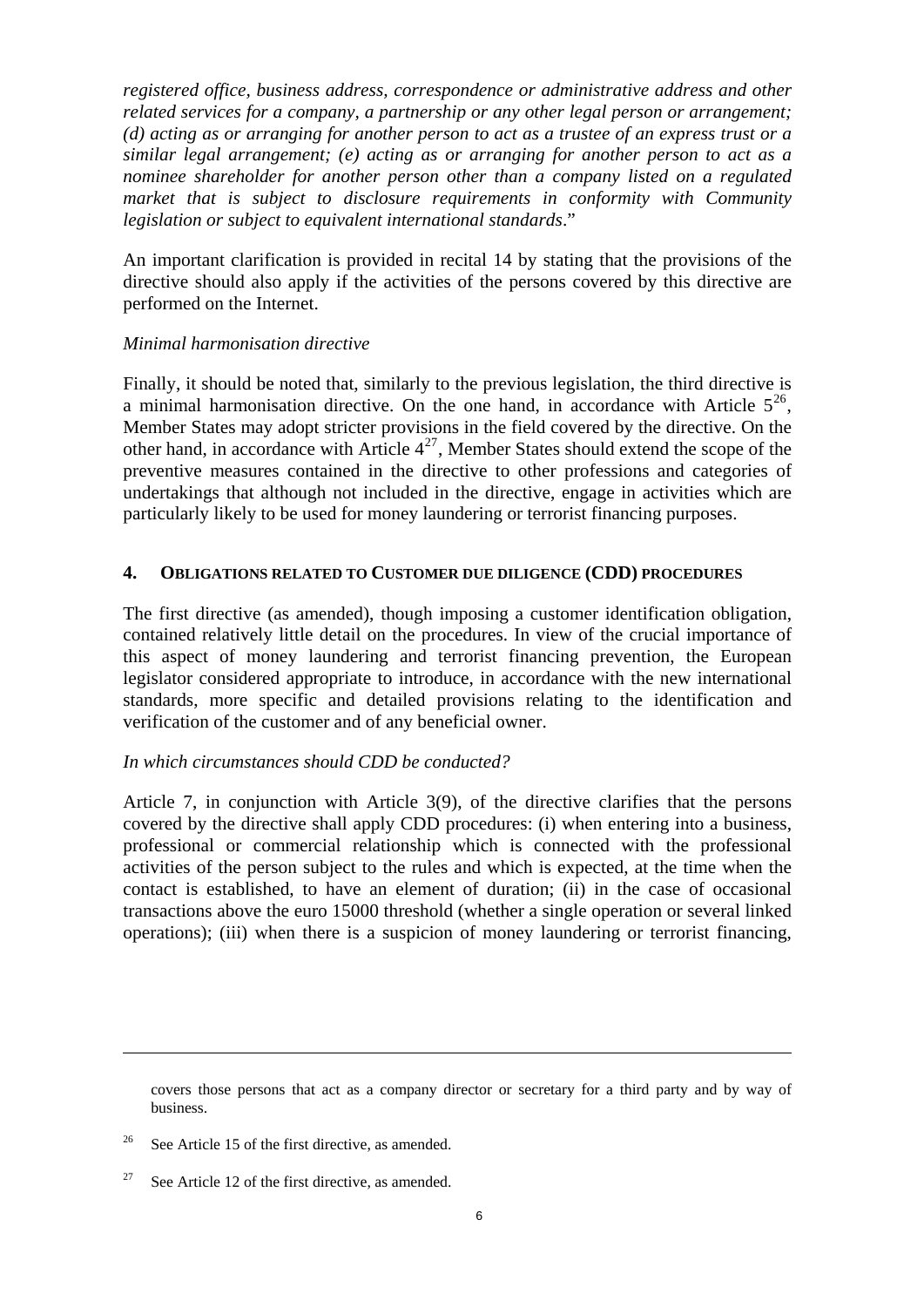independently of any threshold, derogation or exemption; and (iv) when there are doubts about previously obtained identification data<sup>[28](#page-6-0)</sup>.

## *What should be done when conducting CDD procedures? – the risk based approach.*

As described in Article 8**,** CDD procedures essentially consist of: (i) identifying the customer and verifying its identity by using documents, data or information obtained from a reliable and independent source; (ii) identifying, where applicable, the beneficial owner (see below); (iii) obtaining information on the purpose and intended nature of the business, professional or commercial relationship; and (iv) ongoing monitoring of such relationship.

CDD procedures should be conducted following a risk based approach. Indeed, the risk of money laundering and terrorist financing is not the same in every case and persons can therefore adapt the extent of the measures to apply depending on the type of customer, business relationship, product or transaction. In any event, the persons subject to the directive should be in a position to demonstrate to the authorities that the measures taken are appropriate in view of the risks faced. The risk based approach is a key aspect of the directive and should facilitate its smooth application.

Additionally, the directive maintains a special care duty for the persons covered: i.e. they should pay special attention to any activity which they regard as particularly likely, by its nature, to be related to money laundering or terrorist financing and in particular to complex, unusual large transactions and all unusual patterns of transactions which have no apparent economic or visible lawful purpose<sup>[29](#page-6-1)</sup>.

The question of the beneficial owner is dealt with in much more detail in the new directive compared to the first directive<sup>[30](#page-6-2)</sup>. According to the third directive<sup>[31](#page-6-3)</sup>, the beneficial owner should be identified while the verification of the identity is to be performed only to the extent possible, by taking risk-based and adequate measures. Indeed, it is left to the persons whether they make use of public records of beneficial owners, ask their clients for relevant data or get the information otherwise, taking into account that the extent of such customer due diligence measures relates to the risk of money laundering and terrorist financing, which itself depends on the type of customer, business relationship, product or transaction.

In this context, the directive contains a (complex) definition of "beneficial owner" in its Article 3(6). This definition provides in the first place a general catch-all clause stating that the beneficial owner means "*the natural person(s) who ultimately owns or controls the customer and/or the natural person on whose behalf a transaction or activity is being conducted*". As a second step, the definition establishes minimum clarifications ("*The beneficial owner shall at least include...*") as regards corporate entities, on the one hand, and legal entities (e.g. foundations and similar) and legal arrangements (e.g. trusts and

<span id="page-6-0"></span><sup>&</sup>lt;sup>28</sup> In addition to these general situations, the directive foresees a special regime for anonymous accounts and anonymous passbooks (see Article 6), and for casinos (see Article 10).

<span id="page-6-1"></span><sup>&</sup>lt;sup>29</sup> See Article 20 of the directive and Article 5 of the first directive (as amended).

<span id="page-6-2"></span> $30$  See Art. 3(7) of the first directive as amended.

<span id="page-6-3"></span><sup>&</sup>lt;sup>31</sup> See Article 8(1)(b).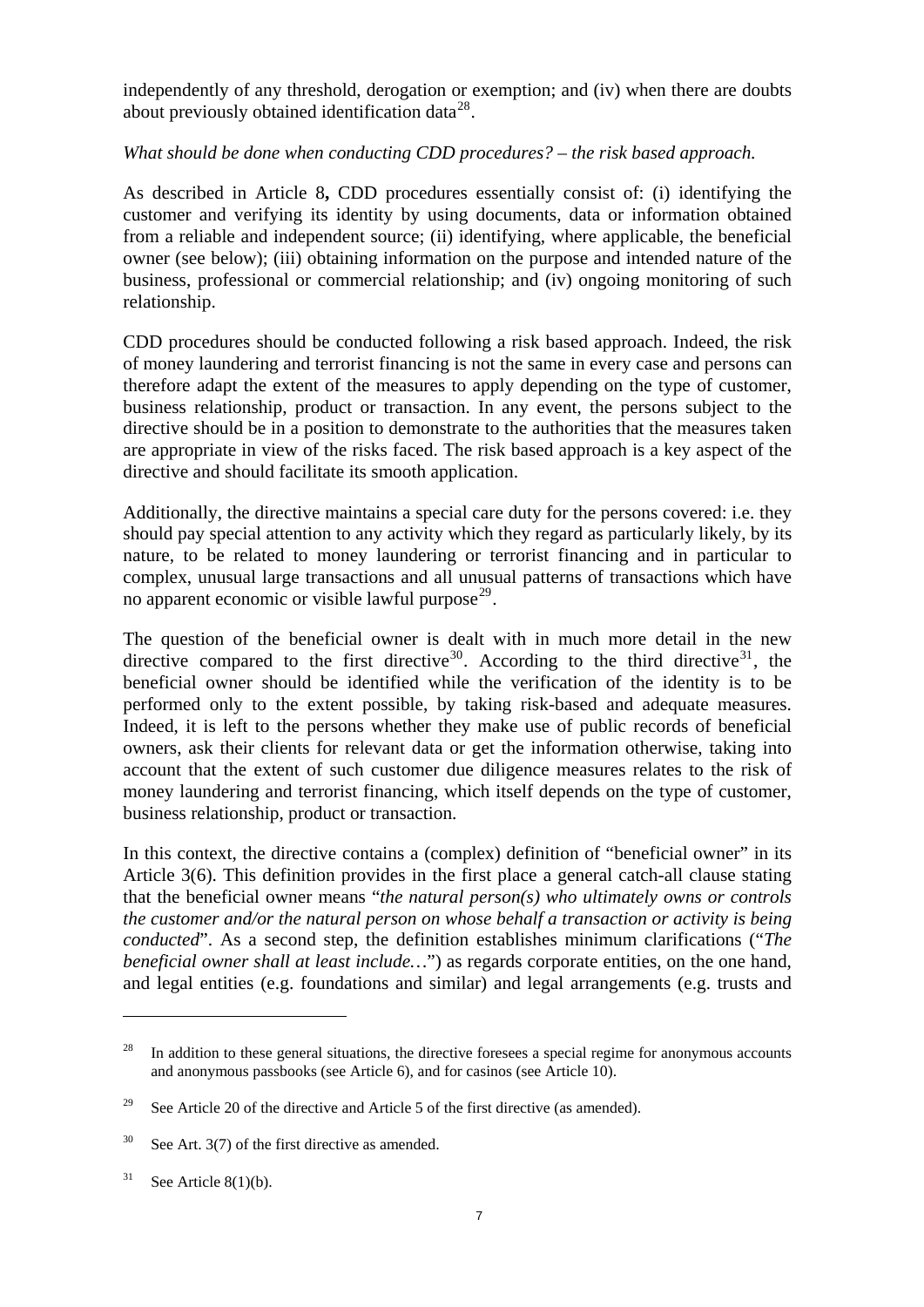similar) which administer and distribute funds, on the other hand. This is done by reference, where appropriate, to a relevant percentage of controlling interests (e.g., in the case of corporate entities, "*the natural person(s) who ultimately owns or controls a legal entity through direct or indirect ownership or control over a sufficient percentage of the shares or voting rights in that legal entity, including through bearer share holdings, other than a company listed on a regulated market that is subject to disclosure requirements consistent with Community legislation or subject to equivalent international standards; a percentage of 25% plus one share shall be deemed sufficient to meet this criterion*"; in the case of legal entities or arrangements, "*the natural person(s) who exercises control over 25 % or more of the property of a legal arrangement or entity*") or to a relevant percentage of the benefits (in the case of legal entities or arrangements, "*where the future beneficiaries have already been determined, the natural person(s) who is the beneficiary of 25 % or more of the property of a legal arrangement or entity*"). It is interesting to note in this regard that the Commission originally proposed a lower percentage (10%). In the case of corporate entities, the beneficial owner should also include "*the natural person(s) who otherwise exercises control over the management of a legal entity*" (e.g. on the basis of a contract, agreement etc.).

Identifying a beneficial owner is not always easy. This difficulty is especially higher in the case of legal entities, such as foundations, and arrangements, such as trusts. This is particularly so when individual beneficiaries are yet to be determined and it is therefore impossible to identify an individual as the beneficial owner. In those cases, it would suffice to identify the "class of persons" who are intended to be the beneficiaries of the foundation or trust. This requirement does not include the identification of the individuals within that class of persons.

The directive also clarifies that the obligation to identify the beneficial owner does not apply in the cases when trust relationships are widely used in commercial products as an internationally recognized feature of the comprehensively supervised wholesale financial markets $^{32}$  $^{32}$  $^{32}$ .

The question of the beneficial owner is very much linked to the issue of the transparency of legal entities. The Commission is currently conducting further work on this issue and an external study on a "cost benefit analysis of transparency requirements in the company/corporate field and banking sector relevant for the fight against money laundering and other financial crime", is in the process of being commissioned  $33$ .

#### *At what moment in time CDD procedures are to be carried out?*

Two situations should be distinguished. As regards new customers, CDD is to be conducted before the establishment of a business, professional or commercial relation or the execution of transaction. CDD procedures may however take place during the establishment of such relation if needed not to interrupt the "normal conduct of business" and provided there is little risk of money laundering or terrorist financing  $34$ . As regards

<span id="page-7-0"></span> $32$  See Recital 13.

<span id="page-7-1"></span><sup>&</sup>lt;sup>33</sup> The call for tender was published in the OJ S 112-110854 of 11.06.2005.

<span id="page-7-2"></span><sup>&</sup>lt;sup>34</sup> See Article 9 paragraphs 1 and 2, respectively. In paragraphs 3 and 4, there are specific circumstances allowing for the verification of the identity of the customer at a different moment in time in relation to life insurance business and opening of bank accounts.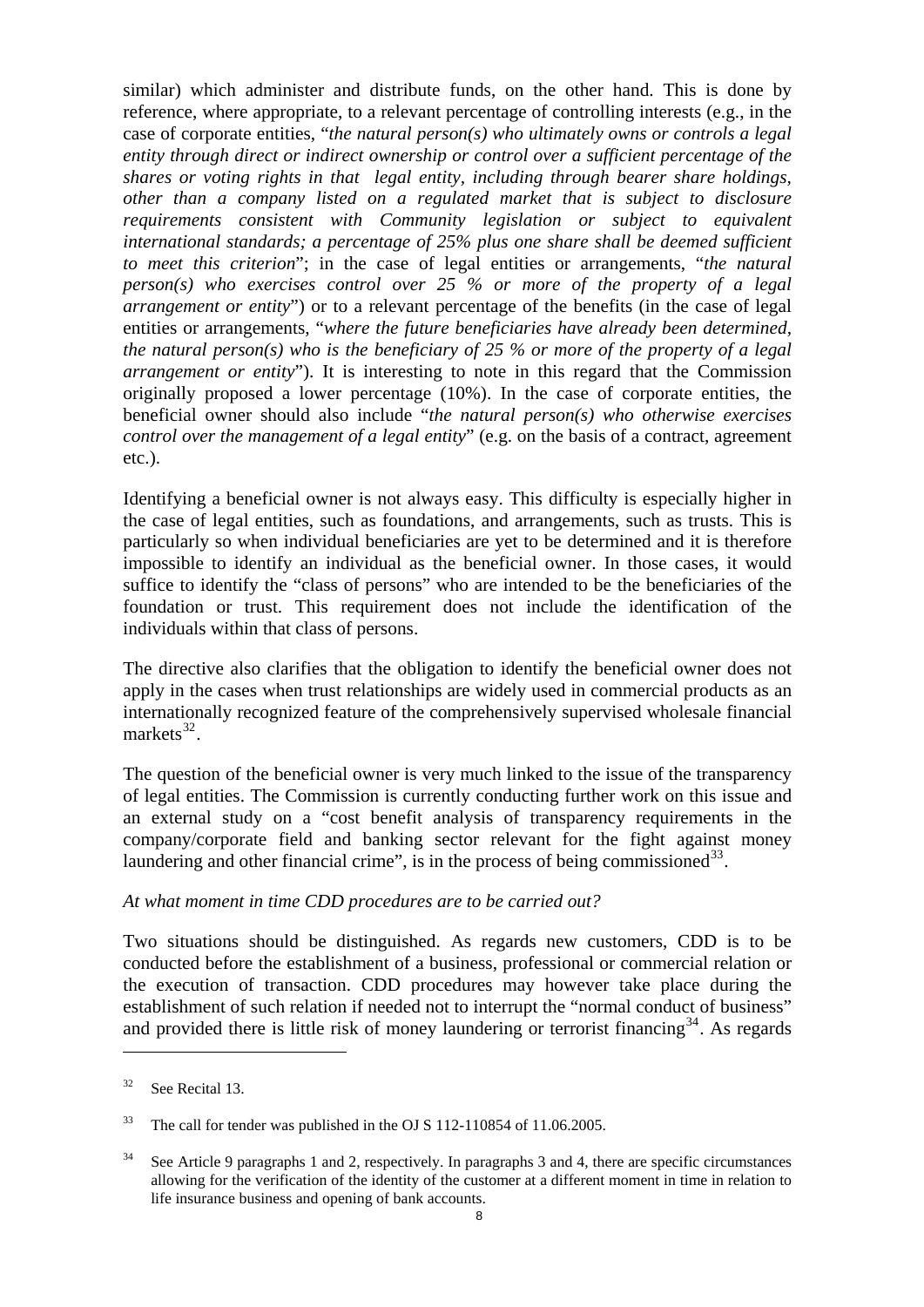existing customers, CDD procedures are to be conducted at any moment, on a risk sensitive basis $35$ .

It should be recalled that ongoing monitoring of the business, professional and commercial relation is to be conducted at any moment in time and also forms part of the CDD obligations.

## *What happens if CDD is unsuccessful?*

The general rule is that if the persons subject to the directive are unable to identify the customer (and verify its identity), to identify the beneficial owner (if applicable) or to obtain information on the purpose or intended nature of the business, professional or commercial relationship, that person should not perform a transaction or establish a business, professional or commercial relationship, or shall terminate such transaction. Additionally, it shall consider informing the relevant authorities (see below on reporting obligations).

However, there is a particular derogation for independent legal professionals in Article 9(5). Member States shall not be obliged to apply the provision requiring not to enter into a business relation/perform a transaction in situations when notaries, independent legal professionals, auditors, external accountants and tax advisors are in the course of ascertaining the legal position for their client or performing their task of defending or representing that client in, or concerning judicial proceedings, including advice on instituting or avoiding proceedings.

## *Enhanced and Simplified CDD.*

Further to the risk-based approach principle developed in Article 8, the directive provides for situations in which enhanced CDD should be conducted and simplified CDD should or may be conducted.

Certain situations present a greater risk of money laundering or terrorist financing and there are cases where particularly rigorous customer identification and verification procedures are required (on a risk sensitive basis). These situations requesting enhanced CDD procedures are, at minimum, non face to face operations, cross-frontier correspondent banking relations with third countries and relations with non domestic "Politically Exposed Persons"<sup>[36](#page-8-1)</sup>.

On the contrary, Member States may decide that for the list of persons or products mentioned in Article 11 of the directive, simplified CDD procedures are applicable. Only in the case of credit and financial institutions acting as customers, the application of simplified CDD is compulsory (this was already the case in the first directive, as amended). It should be noted in this context that the derogation concerning the identification of beneficial owners of pooled accounts held by notaries or other independent legal professionals is without prejudice to the obligations that those notaries

<span id="page-8-0"></span> $35$  See Article 9(6).

<span id="page-8-1"></span><sup>&</sup>lt;sup>36</sup> See generally Article 13. According to Article 3(8), "politically exposed persons" means natural persons who are or have been entrusted with prominent public functions and immediate family members or persons known to be close associates of such persons. This has been one of the most debated issues during the legislative process.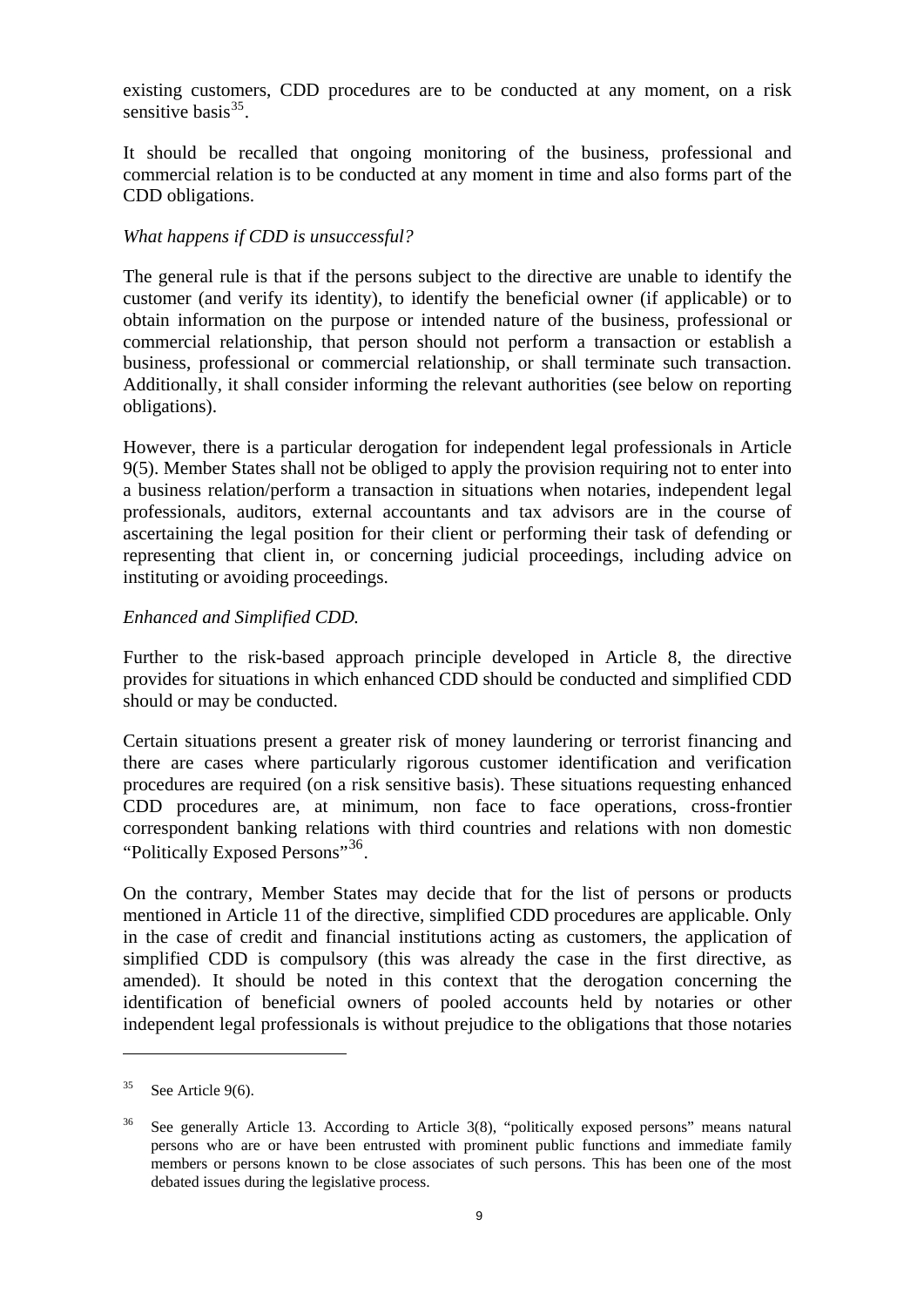or other independent legal professionals have according to this directive. This includes the need for such notaries or other independent legal professionals themselves to identify the owners of the pooled accounts held by them<sup>[37](#page-9-0)</sup>.

## *Can other persons be relied upon for conducting CDD? – Third party performance*

In order to avoid repeated customer identification procedures, leading to delays and inefficiency in international business, the directive allows Member States, subject to suitable safeguards, to permit customers to be introduced whose identification has been carried out elsewhere. In those cases where a person relies on a third party, the ultimate responsibility for the customer due diligence procedure remains with the person to whom the customer is introduced. The third party, or introducer, shall be a person subject to the directive (or to equivalent requirements if from a third country). Indeed, he also retains his own responsibility for all the requirements in the directive to the extent that he has a relationship with the customer that is covered by the directive, including the requirement to report suspicious transactions and maintain records $^{38}$  $^{38}$  $^{38}$ .

The third party performance opens an important door for the legal profession, in particular in cross-border situations. However, its effective application depends of the willingness of Member States during the implementation process, as Member States are not obliged to allow these procedures, which are optional. In any event, as far as the legal profession is concerned, the directive establishes that in those cases where a Member State permits its independent legal professionals to be relied on as a third party domestically, that Member States shall in any case permit them to recognise and accept the outcome of the CDD procedures carried out in accordance with the directive by an auditor, external accountant, tax advisor, an independent legal professional, or a trust or company service provider meeting the requirements of the directive. This recognition and acceptance of the outcome should be possible even if the documents or data on which these requirements have been based are different from those required in the Member State to which the customer is being referred.

A different situation is that of agency or of outsourcing relations. In those cases there is a contractual basis between the persons covered by this directive and the person performing the CDD procedure. In those cases, the outsourcing service provider or the agent is to be regarded as part of the person covered by the directive. If the outsourcing service provider or agent are external natural or legal persons not covered by the scope of the directive, any anti-money laundering and anti-terrorist financing obligations for these agents or outsourcing providers as part of the persons to the directive, may only arise from contract and not from the directive. In any event, the responsibility for complying with the directive remains with the person covered by  $it^{39}$  $it^{39}$  $it^{39}$ .

#### **5. REPORTING OBLIGATIONS**

Alongside the application of the CDD procedures, the second main element of the directive obligations relates to the obligation to report suspicions of money laundering

<span id="page-9-0"></span> $37$  See also recital 23.

<span id="page-9-1"></span><sup>38</sup> See recital 27.

<span id="page-9-2"></span><sup>&</sup>lt;sup>39</sup> See Article 19 and recital 28.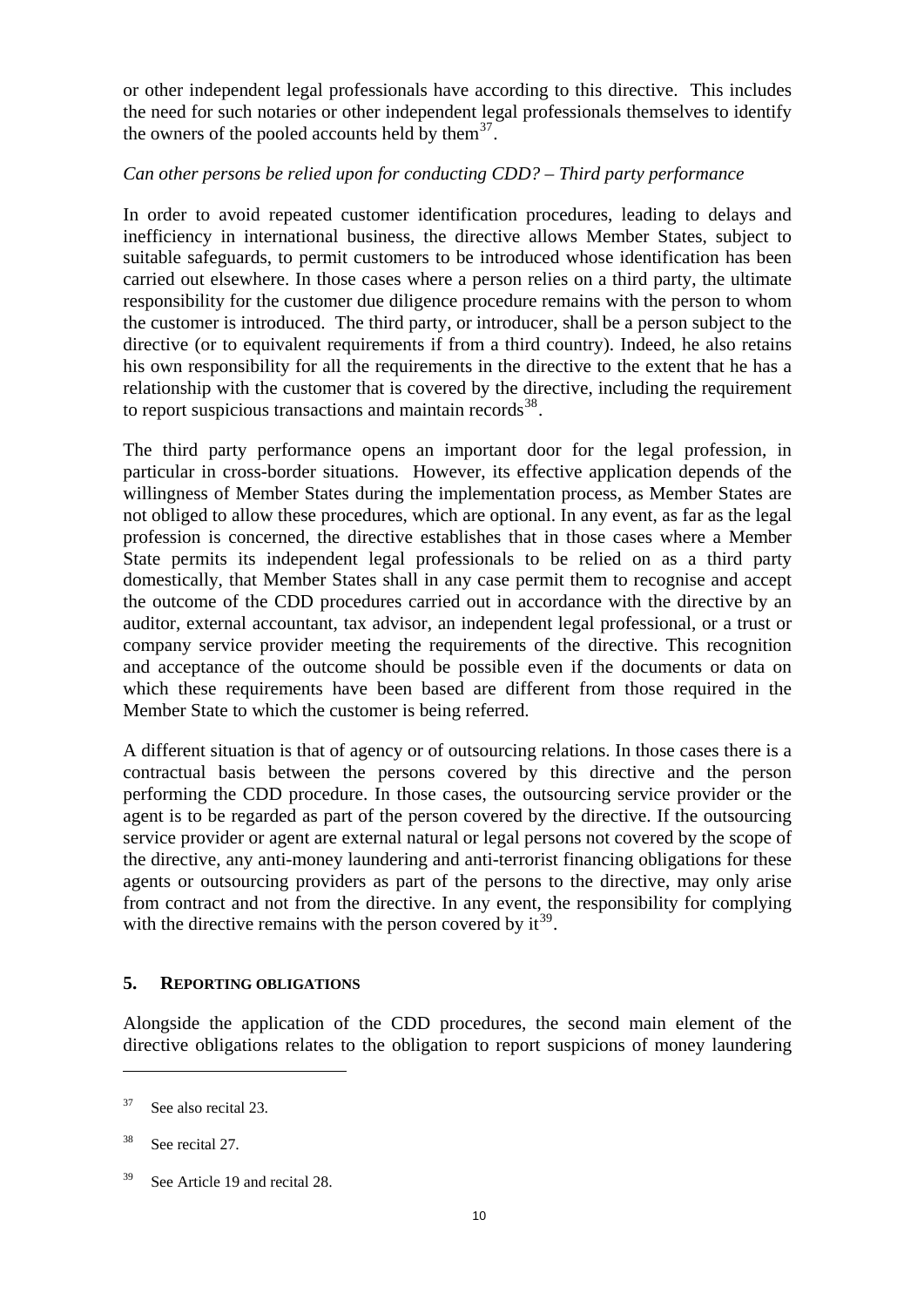and/or terrorist financing. Concerning the reporting obligations of independent legal professionals, there are important changes compared to the situation under the first directive.

## *Independent legal professionals should report suspicions of money laundering and/or terrorist financing.*

The directive maintains the obligation for independent legal professionals to report, on own initiative, suspicions of money laundering and/or terrorist financing<sup> $\hat{40}$  $\hat{40}$  $\hat{40}$ </sup>. This reporting obligation applies unless the situation is covered by the legal privilege exception in the second paragraph of Article  $23<sup>41</sup>$  $23<sup>41</sup>$  $23<sup>41</sup>$ . There is no material change compared to Article 6(3) of the first directive (as amended).

The rationale is that where independent members of professions providing legal advice which are legally recognised and controlled, such as lawyers, are ascertaining the legal position of a client or representing a client in legal proceedings, it would not be appropriate under the directive to put these legal professionals in respect of these activities under an obligation to report suspicions of money laundering or of terrorist financing. Exemptions from the obligation to report relates to information obtained either before, during or after judicial proceedings, or in the course of ascertaining the legal position for a client.

Thus, legal advice in the context of ascertaining the legal position of a client or representing a client in legal proceedings shall remain subject to the obligation of professional secrecy unless: the legal counsellor is taking part in money laundering or terrorist financing activities, the legal advice is provided for money laundering or terrorist financing purposes or the lawyer knows that the client is seeking legal advice for money laundering or terrorist financing purposes $^{42}$  $^{42}$  $^{42}$ .

In addition to the reporting obligation on own initiative, independent legal professionals are also subject to the obligation to provide the Financial Intelligence Units (FIUs), at their request, with all necessary information, in accordance with the procedures established by the applicable legislation at national level<sup>[43](#page-10-3)</sup>.

<span id="page-10-0"></span>See generally Article 22. The other institutions and persons covered by the Directive are also subject to this reporting obligation. In addition, public authorities should also inform (as already required in Article 10 of the first directive, as amended), in particular authorities supervising "institutions and persons" have an obligation, in accordance with Article 25(1) to inform of facts related of money laundering or terrorist financing; and financial markets supervisory bodies have a similar obligation in accordance with Article 25(2).

<span id="page-10-1"></span><sup>&</sup>lt;sup>41</sup> In order to treat direct comparable services in the same manner when practised by any of the professionals covered by the directive, the same exception applies in the case of auditors, external accountants and tax advisors who, in some Member States, may defend or represent a client in the context of judicial proceedings or ascertain a client's legal position. See recital 21.

<span id="page-10-2"></span> $42$  See recital 20.

<span id="page-10-3"></span><sup>&</sup>lt;sup>43</sup> It is noted that a special obligation is created for credit and financial institutions (Article 32): they should be able to respond rapidly to requests for information on whether they maintain business relationships with named persons (and the nature of the relation). For the purpose of identifying such business relationships in order to be able to provide that information quickly, credit and financial institutions should have effective systems in place which are commensurate with the size and nature of the business. In particular for credit institutions and larger financial institutions it would be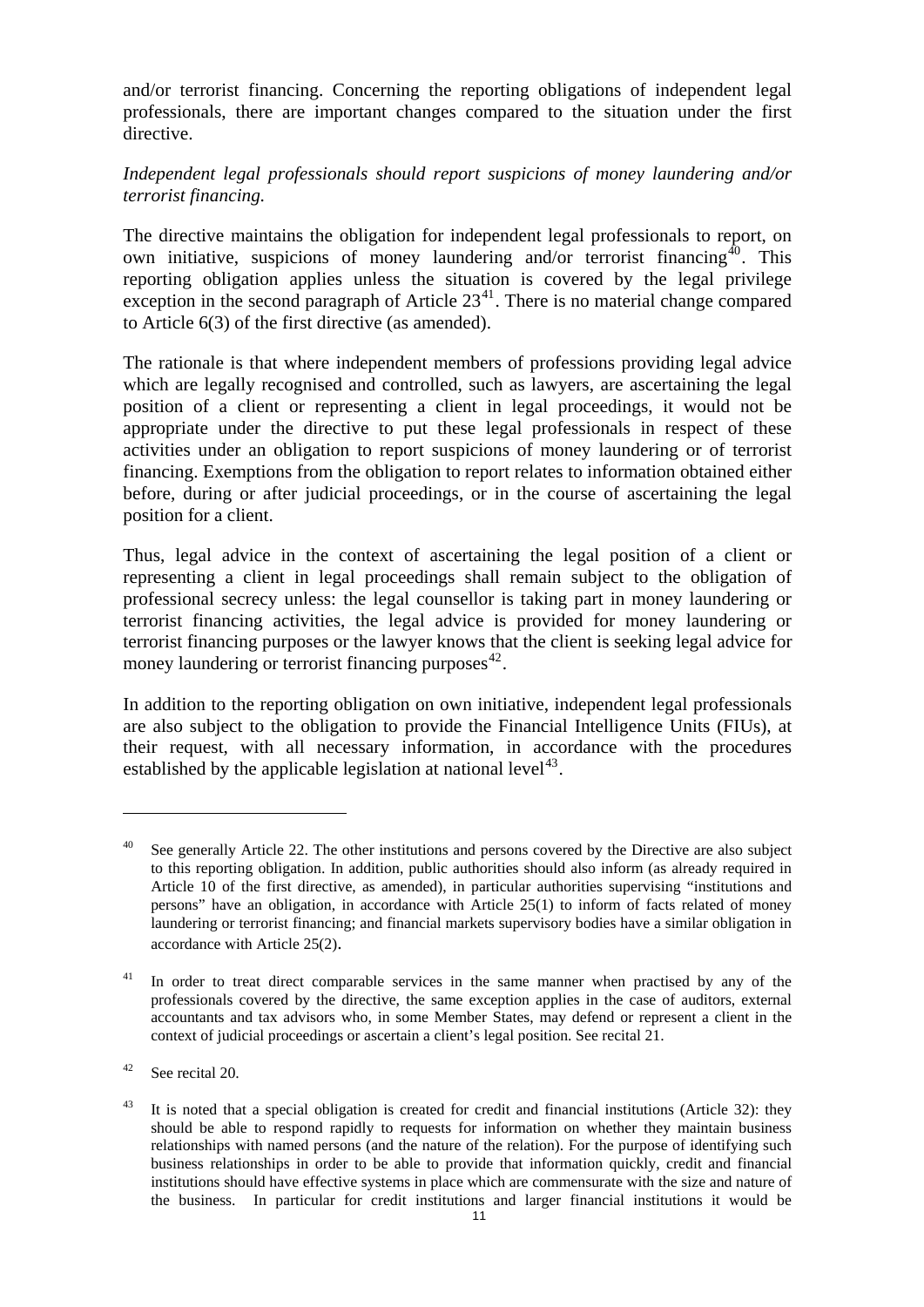As far as law firms (not individual lawyers) are concerned, it is noted that Article 34 refers to the need that persons have "compliance management" in place. In practice, this means that a compliance officer would be appointed in most cases to ensure swift compliance with the reporting obligations.

#### *The consequences of reporting: the non-execution of the transactions*

The general principle set out in Article 24 is to refrain from carrying out transactions which persons know or suspect to be related to money laundering or terrorist financing until they have reported their suspicions to the competent authority. The directive foresees in this case that, in conformity with national legislation, instructions may be given by a competent authority not to execute the transaction.

However, as a derogation from the general prohibition to carry out suspected transactions, the entities subject to this directive may execute suspected transactions before informing the competent authorities where refraining from the execution is impossible or likely to frustrate the efforts to pursue the beneficiaries of a suspected money laundering or terrorist financing operation. This, however, is without prejudice to the international obligations accepted by the Member States to freeze without delay funds or other assets of terrorists, terrorist organisations and those who finance terrorism, in accordance with the relevant United Nations Security Council resolutions<sup>[44](#page-11-0)</sup>.

#### *Protecting those who report*

Two different provisions are concerned. The first one constitutes an important novelty in the directive. It requires Member States to take all appropriate measures in order to protect employees of the persons who report the suspicions of money laundering or terrorist financing either internally or to the financial intelligence unit<sup>[45](#page-11-1)</sup>. Although the directive cannot interfere with Member States' judicial procedures, protection of employees is a crucial issue for the effectiveness of the anti-money laundering and antiterrorist financing system. Therefore, Member States are expected to do whatever they can to protect employees who report their suspicions of money laundering from threats or harassment. This provision has been particularly welcomed by the European Economic and Social Committee<sup>[46](#page-11-2)</sup>.

The second provision relates to the protection from liability in case of disclosure in good faith pursuant to a report filed in accordance with the directive<sup>[47](#page-11-3)</sup>. Indeed, such a report should not constitute a breach of any restriction on disclosure of information imposed by contract or by any legislative, regulatory or administrative provision, and shall not

1

<span id="page-11-1"></span><sup>45</sup> See Article 27 and recital 32.

appropriate to have electronic systems at their disposal. This provision is of particular importance in the context of procedures leading to measures such as freezing or seizing of assets (including terrorist assets), pursuant to applicable national or EU legislation with a view to combating terrorism (see recital 36).

<span id="page-11-0"></span><sup>44</sup> See Recital 30.

<span id="page-11-2"></span><sup>&</sup>lt;sup>46</sup> See the report adopted on 11 May 2005 by the European Economic and Social Committee, not yet published, in particular paragraph 3.6.1.

<span id="page-11-3"></span> $47$  See Article 26.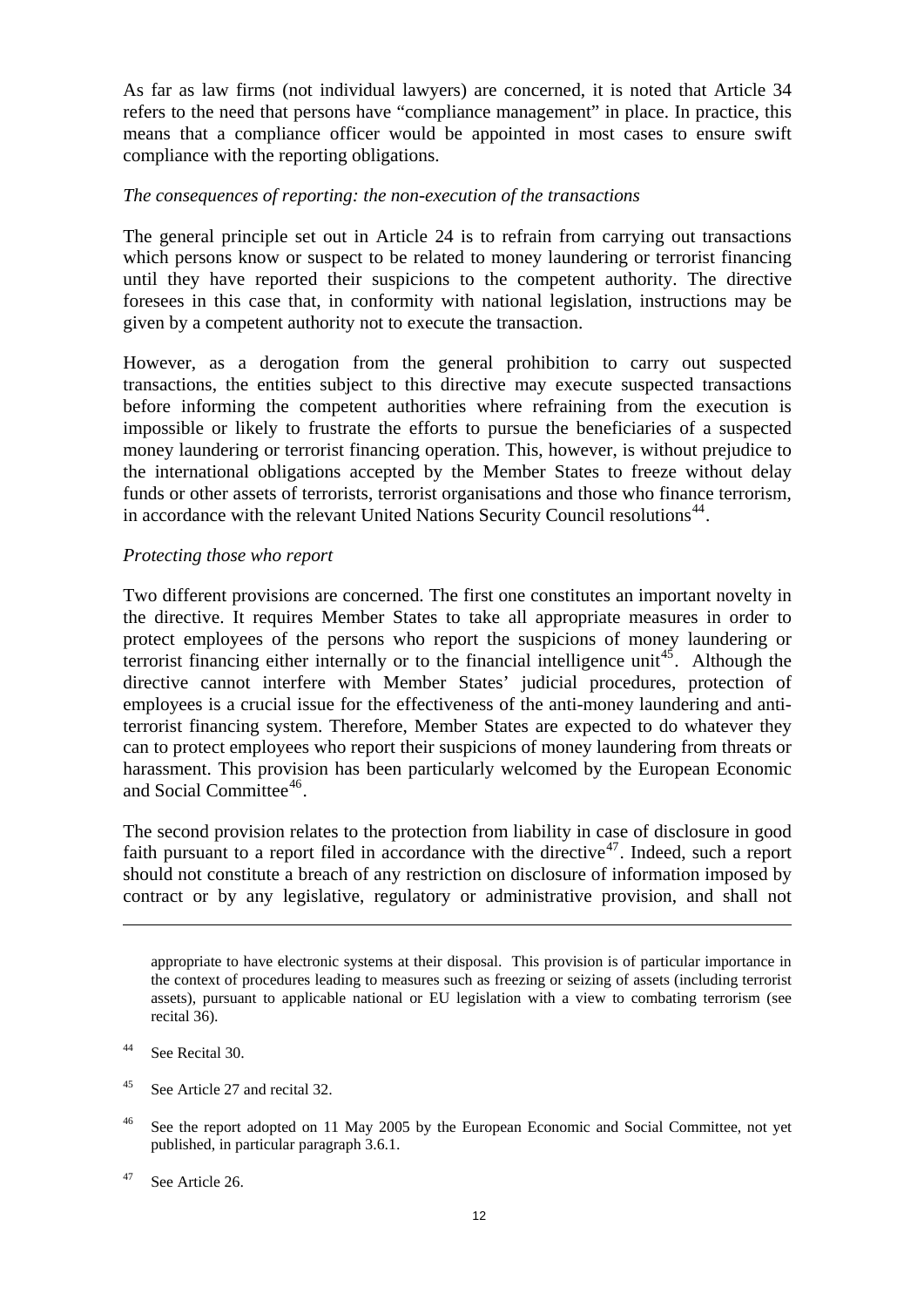involve the person or its directors or employees in liability of any kind. There is no substantial change, as regards this provision, compared to the previous directive<sup>[48](#page-12-0)</sup>.

## *How to report? –The role of the self-regulatory bodies and of the Financial Intelligence Units*

The general principle in the directive is that suspicious transactions should be reported to the financial intelligence unit<sup>[49](#page-12-1)</sup>. The FIU serves as national centre for receiving, analysing and disseminating to the competent authorities suspicious transaction reports and other information regarding potential money laundering or terrorist financing. However, this should not compel Member States to change their existing reporting systems where the reporting is done through a public prosecutor or other law enforcement authorities, as long as the information is forwarded promptly and unfiltered to financial intelligence units allowing them properly to conduct their business, including international cooperation with other financial intelligence units.

However, as far as the legal profession is concerned, Member States MS may designate a self regulatory body of the profession concerned as the recipient of information in the first instance in place of the  $FIU^{50}$  $FIU^{50}$  $FIU^{50}$ . In such a case, the self- regulatory body shall forward the information to FIU "*promptly and unfiltered*". This regime constitutes an evolution compared to Article 6(3) of the first directive (as amended). To the extent that the selfregulatory bodies have an immediate obligation to forward the information, the question about laying down appropriate forms of cooperation between the self-regulatory body and the authorities responsible for combating money laundering loses its value.

What remains untouched from the regime in the previous directive is the legal privilege exemption<sup>[51](#page-12-3)</sup>. Indeed, Member States are not obliged to apply the reporting obligations to "*notaries, independent legal professionals, auditors, external accountants and tax advisors with regard to information they receive from or obtain on one of their clients, in the course of ascertaining the legal position for their client or performing their task of defending or representing that client in, or concerning judicial proceedings, including advice on instituting or avoiding proceedings, whether such information is received or obtained before, during or after such proceedings.*" It is noted that this is a faculty, not an obligation, for Member States.

To the extent that a Member State has decided to use this exemption, it may allow or require the self-regulatory body representing those persons not to transmit to the financial intelligence unit any information obtained from these persons in the conditions laid down in that provision<sup>[52](#page-12-4)</sup>.

*The growing importance of the Financial Intelligence Units* 

<span id="page-12-0"></span><sup>48</sup> See Article 9 of the first directive, as amended.

<span id="page-12-1"></span><sup>&</sup>lt;sup>49</sup> See generally Article 22 and recital 29.

<span id="page-12-2"></span> $50$  See Article 23(1).

<span id="page-12-3"></span> $51$  See Article 23(2).

<span id="page-12-4"></span><sup>52</sup> See Recital 31.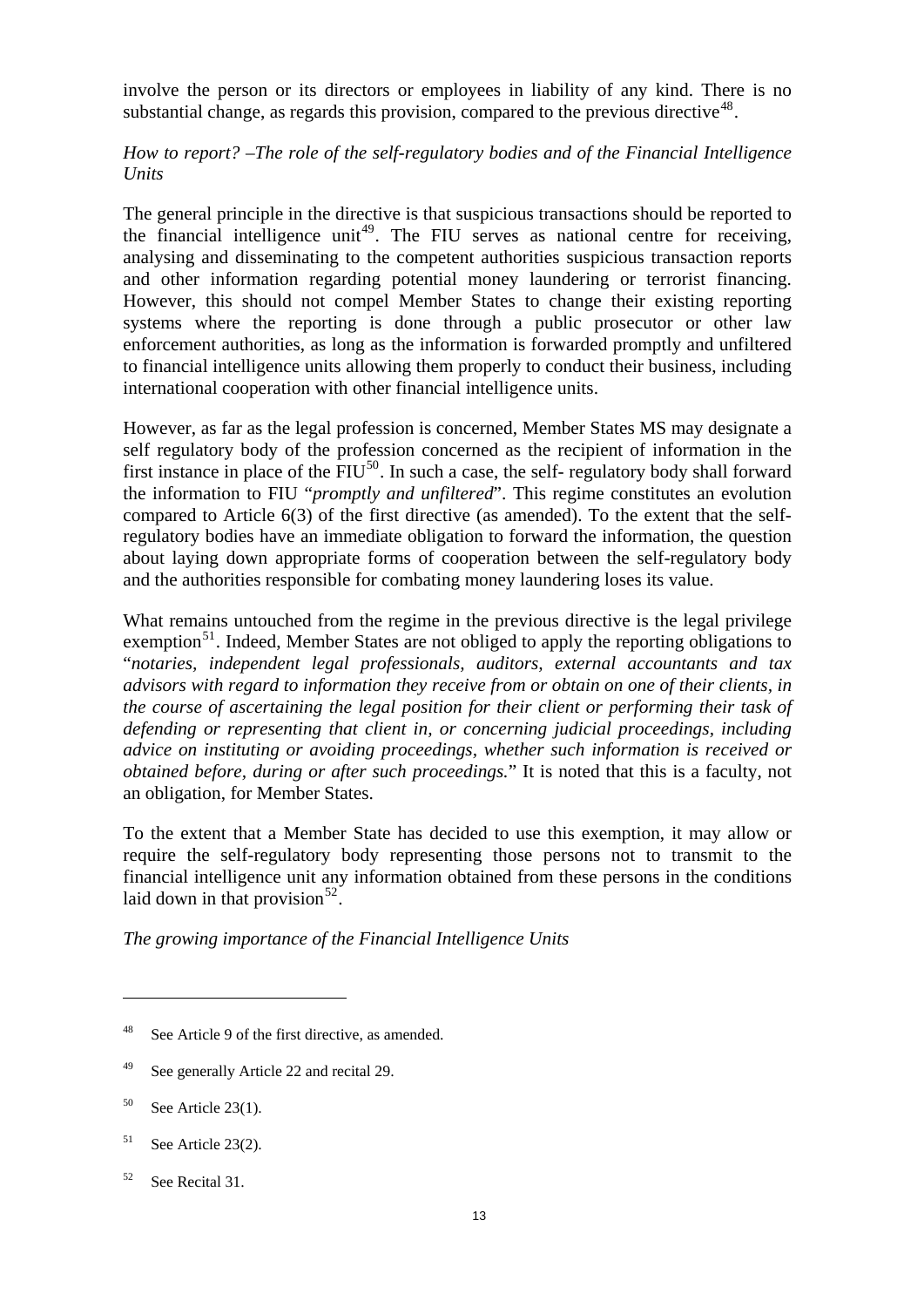The directive confirms the growing importance of the FIUs in the fight against money laundering and terrorist financing. This is showed by the specific request contained in the directive to have an FIU as central national unit in place with adequate resources and able to have access, either directly or indirectly, to the necessary information, whether financial, administrative or related to law enforcement, that it needs to properly function $53$ .

The central role of FIUs is amplified by the large structured networks to which they belong and where they can exchange information: e.g. Egmont Group at world level, or FIU-NET at EU level. The importance of cross-border cooperation is recognised in Article 38 that foresees the possibility for the Commission to lend assistance (possibly including EU funding) to the European FIUs.

## *Prohibition of disclosure: no tipping off allowed*

The general principle is well established in Article 28(1): it is prohibited to disclose to the customer or to third parties that information has been transmitted to the FIU or that a money laundering or terrorist financing investigation is being or may be carried out. This prohibition of tipping off the customer also affects the legal profession. In that sense, it constitutes a change compared to the regime in the previous directive<sup>[54](#page-13-1)</sup>.

Law professionals (as well as auditors, external accountants and tax advisors), however, may seek to dissuade a client from engaging in illegal activity without this being considered to be a disclosure within the sense of the directive<sup>[55](#page-13-2)</sup>.

Having said that, disclosure is allowed by the directive in restricted circumstances<sup>[56](#page-13-3)</sup>:

- Firstly, disclosure to the authorities (including self-regulatory bodies of professions within this meaning) or for law enforcement purposes is allowed.
- Secondly, law professionals (as well as auditors, external accountants and tax advisors) may disclose information among themselves provided they perform their professional activities (whether as employees or not) within the same legal person or network. Network is understood as meaning the larger structure to which the person performing the professional activities belongs and which shares common ownership, management or compliance control. This particular exemption would allow for example lawyers and auditors working in the same firm to exchange information.
- Thirdly, disclosure is also allowed among this group of professionals and credit and financial institutions in cases related to the same customer and the same transaction provided that those exchanging information are from the same professional category and are subject to equivalent obligations as regards professional secrecy and personal data protection.

<span id="page-13-0"></span><sup>53</sup> See Article 21.

<span id="page-13-1"></span><sup>54</sup> See Article 8(2) of the first directive, as amended.

<span id="page-13-2"></span><sup>55</sup> See Article 28(6).

<span id="page-13-3"></span><sup>56</sup> See Article 28, paragraphs 2, 4 and 5 respectively. A further disclosure possibility relates to disclosure within the group of companies for credit and financial institutions only (see Article 28, paragraph 3).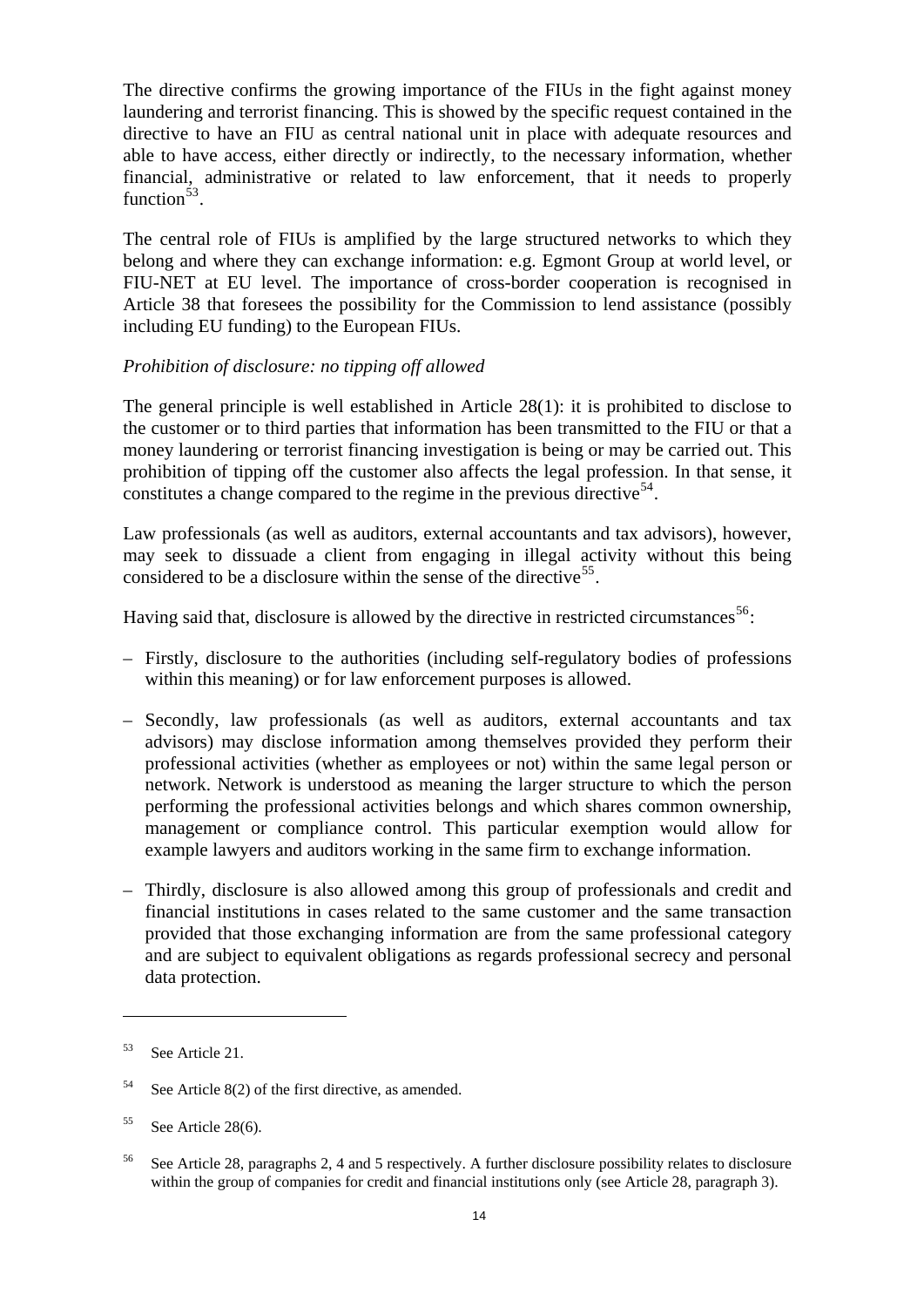Finally, the directive clarifies<sup>[57](#page-14-0)</sup> that disclosure of information as referred to in Article 28 should be in accordance with the rules on transfer of personal data to third countries as laid down in Directive 95/46/EC of the European Parliament and of the Council of 24 October 1995 on the protection of individuals with regard to the processing of personal data and on the movement of such data. Moreover, the provisions in Article 28 cannot interfere with national data protection and professional secrecy legislation.

#### **6. SUPPORTING MEASURES**

The directive also contains some obligations on persons requiring them to adopt measures in support of the main obligations (e.g. CDD and reporting). These supporting measures essentially relates to record keeping, internal policies and procedures and to training.

First, records of documents and information in relation to the CDD procedures (including those in connection to business, professional and commercial relationship and to transactions) should be kept for at least 5 years<sup>[58](#page-14-1)</sup>.

Second, the directive imposes some requirements in relation to adequate and appropriate policies and procedures of CDD, reporting, record keeping, risk assessment, risk management, compliance management and communication<sup>[59](#page-14-2)</sup>. All of these requirements will have to be met by each of the persons under this directive, while Member States are expected to tailor the detailed implementation of these provisions to the particularities of the various professions and to the differences in scale and size of the persons covered by this directive.

Third, there are training obligations for persons<sup>[60](#page-14-3)</sup>. In this regard, the directive clarifies the situation of law professionals that undertake their professional activities on an independent basis but within the structure of a legal person by requiring that the training obligations apply to the legal person, rather than the natural person. However, those professionals shall remain independently responsible for the compliance with the rest of the provisions of the directive<sup>[61](#page-14-4)</sup>.

In addition, national authorities have some related obligations that should facilitate the compliance with the directive obligations by the persons covered<sup>[62](#page-14-5)</sup>. Hence, Member States should ensure that the persons have access to up-to-date information on the typologies of money laundering and terrorist financing and on indicators leading to the recognition of suspicious transactions. Additionally, feedback should, where practicable, be made available to them on the usefulness and follow-up of the reports they present. To make this possible, and to be able to review the effectiveness of their systems to combat

- <span id="page-14-2"></span>59 See Article 34 and recital 37.
- <span id="page-14-3"></span>60 See Article 35.
- <span id="page-14-4"></span> $61$  See Recital 42.

<span id="page-14-0"></span><sup>57</sup> Recital 33.

<span id="page-14-1"></span><sup>58</sup> See Article 30.

<span id="page-14-5"></span> $62$  See Articles 35(2) and (3), 33, and recital 38.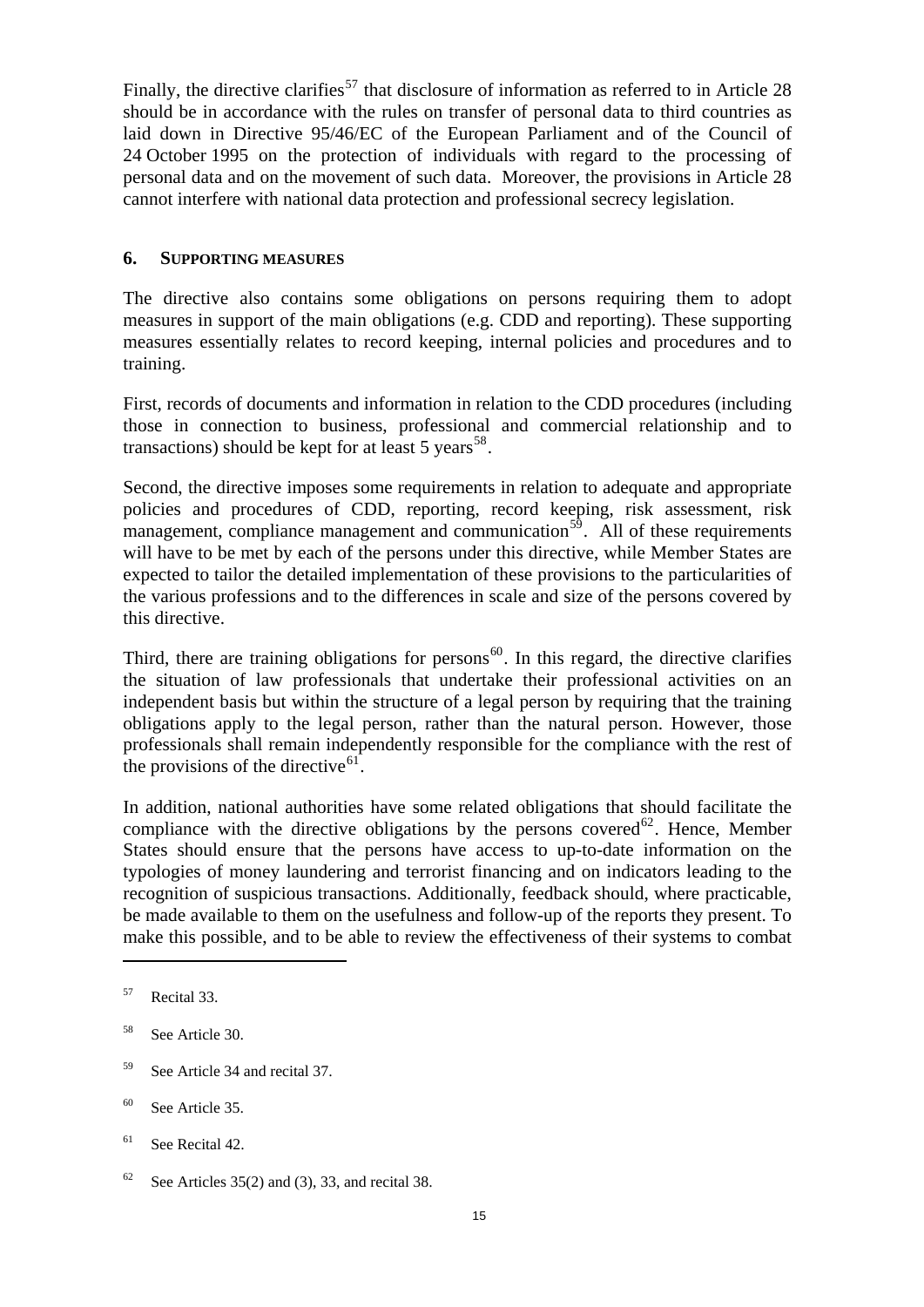money laundering and terrorist financing, Member States should keep and improve the relevant statistics.

## **7. SUPERVISION, MONITORING AND PENALTIES**

The new directive has strengthened the anti-money laundering and counter-terrorist financing regime by establishing minimum rules on supervision and monitoring of the activities of the persons covered with a view to ensure compliance with the directive. Hence, authorities should at least effectively "monitor" and take the necessary measures to that end<sup>[63](#page-15-0)</sup>. In the case of independent legal professionals (and other professions), supervisory functions may be performed on a risk sensitive basis.

As to who can perform the supervisory functions, the directive allows self regulatory bodies to act as supervisors for the purposes of the directive if some conditions are met. First, supervisors should have adequate powers, including the possibility to compel the production of any information that is relevant to monitoring compliance and perform checks<sup>[64](#page-15-1)</sup>. Second, they should have adequate resources.

The directive also requires Member States to ensure that natural and legal persons are liable for infringements of the national law provisions adopted pursuant to the directive and that penalties should be effective, proportionate and dissuasive<sup>[65](#page-15-2)</sup>. This is standard language also contained in other directives in the financial area and allows for flexibility in the national implementation. Only in the case of credit and financial institutions, the directive requires that without prejudice to criminal sanctions, Member States should ensure that the appropriate administrative measures can be taken or administrative sanctions can be imposed. Liability of legal persons is also foreseen in the directive.

## **8. IMPLEMENTING MEASURES**

An important novelty contained in the third directive is the possibility for the Commission to adopt implementing measures within a comitology procedure with the assistance of a new regulatory Committee on the Prevention of the Money Laundering and Terrorist Financing<sup>[66](#page-15-3)</sup>.

The Commission's powers are subject to strict procedural conditions detailed in recital 47 and are limited in time by a sunset clause (four years). In addition, the implementing measures are only foreseen for a limited number of issues:

– clarification of the technical aspects of some definitions (e.g. beneficial owner);

<span id="page-15-0"></span><sup>63</sup> See generally Article 37.

<span id="page-15-1"></span><sup>64</sup> The power to conduct on site inspections would not be required. See 37(3) *a contrario*

<span id="page-15-2"></span><sup>65</sup> See generally Article 39.

<span id="page-15-3"></span><sup>&</sup>lt;sup>66</sup> See generally Articles 40 and 41.